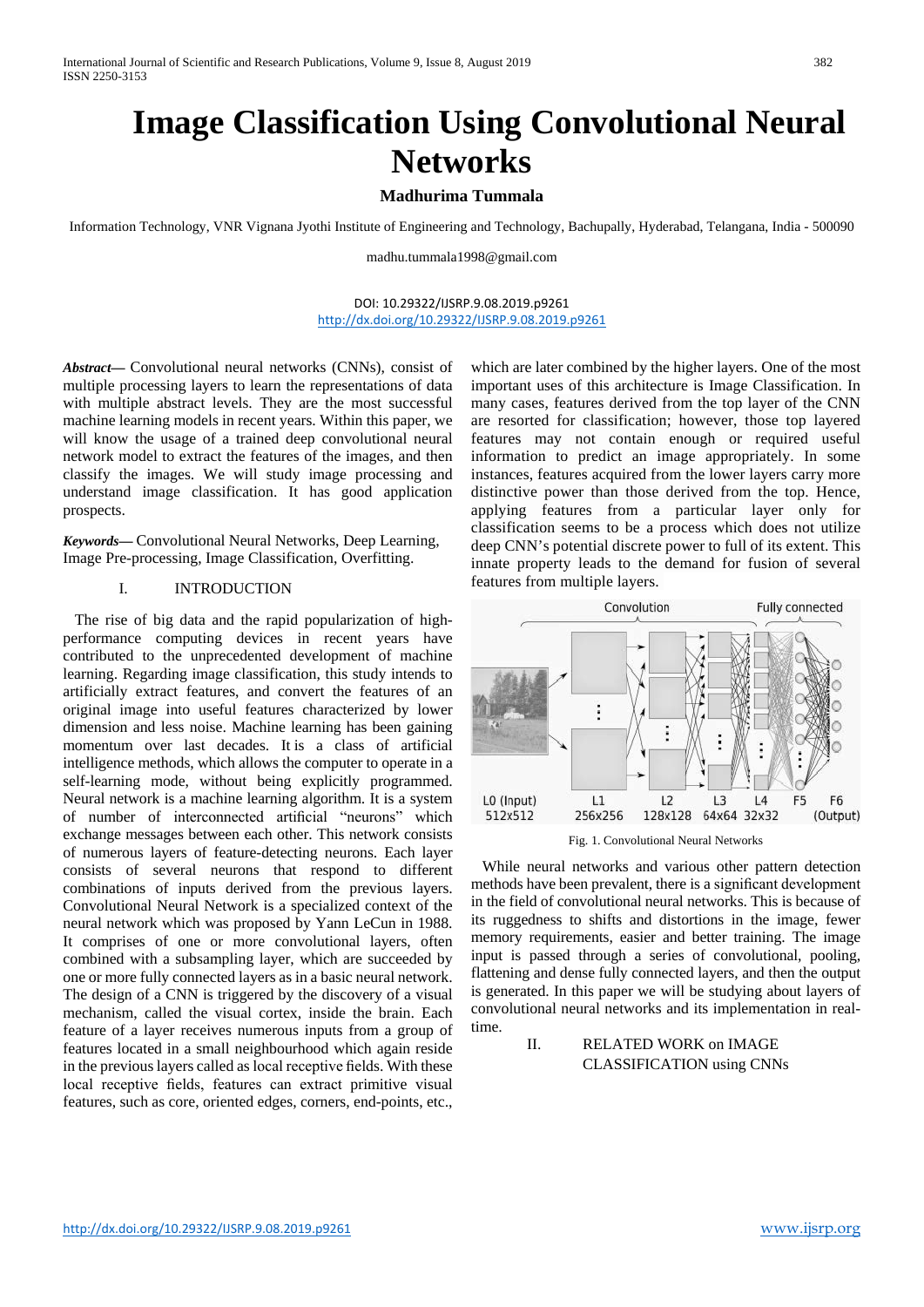Convolutional Neural Network has become the most successful deep learning model in the computer vision industry. In recent years, deep learning has been quickly promoted in the machine learning industry, and remarkable theoretical and practical achievements have been continually attained. The development of deep learning can be divided into three stages. From the 1940s to the 1960s, deep learning was called the control theory. While the theoretical development of biological learning and the establishment of the perceptron triggered the first wave of interest in artificial neural networks, as the perceptron could not be used to learn linearly inseparable data, it was resisted by many researchers, which resulted in the low ebb of the first stage. The second wave started with connectionism in 1980 and ended in 1995. In 1974, Paul Werbos proposed the back-propagation algorithm, and solved the problem of linear inseparability in the neural network model. However, as the quantity of training data was small, and the performance of the computers was poor at that time, there was a serious problem in most of the deep learning models overfitting. At the same time, great progress was made in other machine learning fields. Consequently, deep learning was neglected by most people, which marked the low ebb of the second stage. In 2006, Hinton and Salakhutdinov displayed a neural network model called the autoencoder in the magazine Science. By adopting an unsupervised learning algorithm to initialize networks layer by layer, they efficiently improved the generalization of the deep network. Since then, many researchers have used the same method to revitalize a large number of the deep learning models, which were challenged in the 1980s. This marked the entry into the third wave of deep learning. Based on the visual system, the convolutional neural network (CNN) is a neural network used exclusively to process data with a lattice structure. In 1959, Hubel and Wiesel discovered the visual cortex cells of mammals and proposed the concept of a partial receptive field. Inspired by this, Fukushima and Kunihiko put forward Neocognitron in 1984, which can be regarded as the prototype of the modern convolutional network. In the 1990s, LeCun published relevant papers to define the modern structure of CNN and improved it afterwards. LeNet-5 is the first convolutional network that could be applied in reality. With little pre-processing, the network can directly learn the number image classifications in the original pixels. However, the training data were inadequate, and the computation ability of the computer was weak; thus, LeNet-5 was not effective in handling complicated problems. In 2009, Le integrated the convolutional neural network with the deep belief network to form the Convolutional Deep Belief Network (CDBN). In 2012, Krizhevsky adopted AlexNet to bring the error rate of image classification down from 26.3% to 15.2% in ILSVRC-2012. In 2014, a Google team used GoogLeNet to achieve a lower error rate (6.67%) in ILSVRC-2014. In 2015, the convolutional network of Microsoft MSRA brought the error rate of the ImageNet 2012 data concentration down to 4.94%, thus, surpassing humans in terms of recognition.

## III. SYSTEM MODEL

 Python Code is used for this project. As a framework we implemented Keras, which is a high-level neural network API written in Python. It can't work by itself, it needs a backend for flow-level operations. Thus, we installed a dedicated software library called Google's TensorFlow. As a development environment we used Jupyter Notebook and Matplotlib for visualization. For network training and testing we can download the dataset of images. This is done by creating an environment using Anaconda software. We can also enhance it by using Object Detection packages supported by python i.e., ImageAI object detection class.

## IV. PROBLEM STATEMENT

 The human visual system perceives the world in a different manner than digital detectors imposing various additional noise and bandwidth restrictions. Human optical illusions distort and fabricate features due to fundamental properties of human visual perception. Moreover, the memory of humans might me huge but ability to use it might lack. If there are hundreds and thousands of pictures that are to be studied, then it can be digitally possible at ease while it can be a very difficult task manually. The underlying features of the images, distortions, shifts, noise, etc., cannot be easily recognizable by humans. Thus, image classification has been introduced on a digital platform.

## V. SOLUTION

 Digital image classification utilizes computer-aided enhancement to turn subjective features of an image into data that can be measured, quantified and evaluated. Image processing must be proposed in a manner wherein it must be consistent with the scientific methodologies so that others may use or reproduce, and validate, one's results. To study image processing and understand image classification we will be using convolutional neural networks. The image input is passed as a dataset through a series of convolutional, pooling, flattening and dense fully connected layers, and then the output is generated.

## *A. Convolution Layer*

 It is always the first. The image matrix with pixel values is entered into it. Imagine that the reading of the input matrix begins at the top left of image. Next the software selects a smaller matrix there, which is called a filter. Then the filter produces convolution, i.e. moves along the input image. The filter's task is to multiply its values by the original pixel values. All these multiplications are summed up. One number is obtained in the end. Since the filter has read the image only in the upper left corner, it moves further and further right by one unit performing a similar operation. After passing the filter across all positions, a matrix is obtained, but smaller than the input matrix. Whenever the image passes through a convolution layer, the output generated by the first layer becomes the input taken by the second layer. And this happens with every further convolutional layer.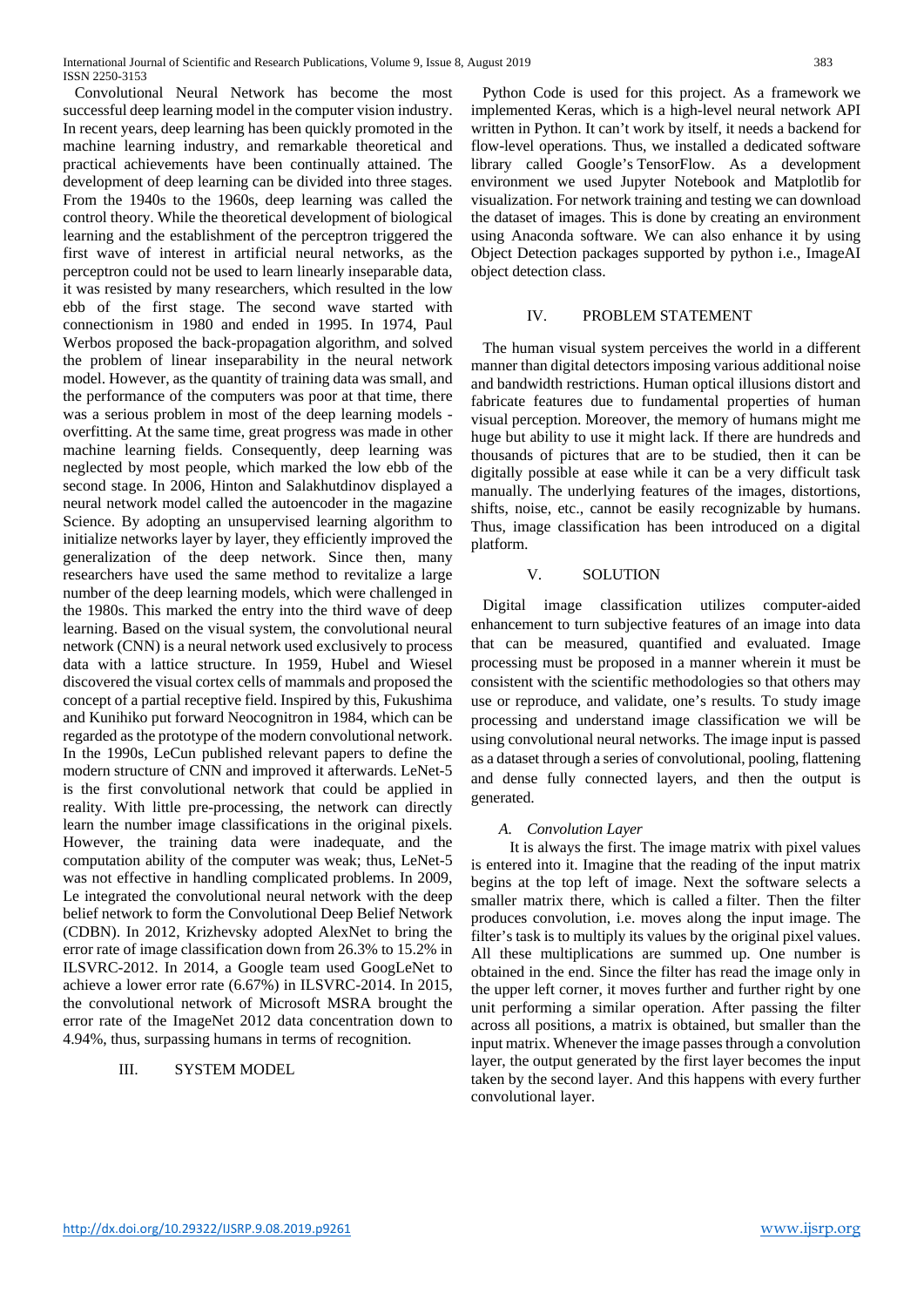International Journal of Scientific and Research Publications, Volume 9, Issue 8, August 2019 384 ISSN 2250-3153

$$
T(f(x) \otimes g(x)) = T\left(\int_{-\infty}^{\infty} f(x)g(u-x)dx\right)
$$
  
= 
$$
\int_{-\infty}^{\infty} \int_{-\infty}^{\infty} f(x)g(u-x)dx \exp(2\pi i s u)du
$$
  
input neurons  
first hidden layer  
g



Fig. 3. Convolutional Layer

#### *B. Pooling Layer*

 It follows the convolutional layer. It works with width and height of the image and performs a down sampling operation on them. As a result, the image volume is reduced. This means that if some features have already been identified in the previous convolution operation, then a detailed image is no longer needed for further processing, and it is compressed to less detailed pictures.



#### *C. Flattening Layer*

 After the convolution and pooling layers, our classification part consists of dense fully connected layers. However, these fully connected layers can only accept One Dimensional data. To convert our 3D data to 1D, we use the flattening layer.



#### *D. Dense Fully Connected Layer*

 After completion of the mentioned series of layers, it is necessary to attach a dense fully connected layer. By appending a fully connected layer at the end of the network will result in an N-Dimensional Vector, where N represents the number of classes from which the model opts the desired class. Neurons which are in a fully connected layer will have full connections to all the activations occurred in the previous layer.



## VI. ANALYSIS

 The basis of the model is Supervised Machine Learning. It is one of the ways of machine learning where the model is trained by input data and expected output data. It is tested and evaluated. Тo create such model, it is necessary to go through the following phases: model construction, model training, model testing and model evaluation. Model Construction depends on machine learning algorithms. In this project's case, it is convolutional neural networks. Before model training it is important to scale data for the further use. After model construction it is time for Model Training. In this phase, the model is trained using training data and expected output for this data. Progress is visible on the console when the script runs. At the end it will report the final accuracy of the model. Once the model has been trained it is possible to carry out Model Testing. During this phase a second set of data is loaded. This data set has never been seen by the model and therefore it's true accuracy will be verified. Finally, the saved model can be used in the real world. The name of this phase is Model Evaluation. This means that the model can be used to evaluate new data.